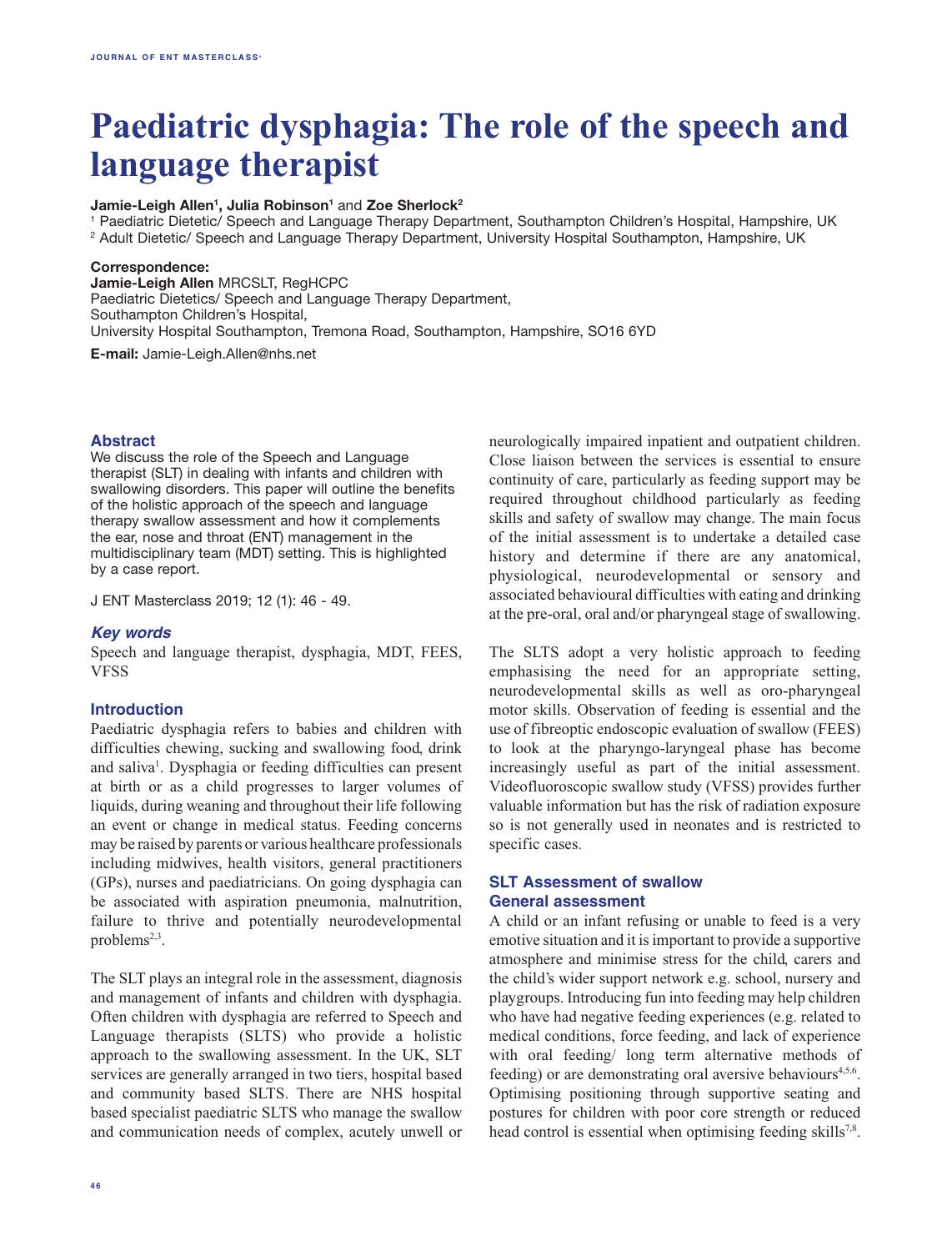Observing a child's self-feeding skills (where appropriate) and encouraging them will assist with successful feeding and further development of their pre-oral and oral skills. Children with specific pharyngeal dysphagia may benefit from manoeuvres such as chin tuck, head turn or other compensatory strategies which may reduce the risk of aspiration however these should be assessed during the instrumental assessment.

## **Oral Phase**

SLT assessment of oral stage involves offering the child a range of appropriate textures and consistencies while observing lip closure, lip, tongue and jaw movement including mastication, oral transit time, sucking which includes suck type, rhythm of the suck, suck-swallowbreath pattern and suck burst length/ duration subsequently relating these skills to the developmental stages of feeding.

## **Assessment of swallow**

The pharyngeal phase of swallow is initiated at the point where the swallow reflex is triggered. The SLT may comment on the hyolaryngeal movement (elevation and excursion/ anterior tilt), timing of swallow trigger, number of swallows per bolus, wet sounding voice/ breathing post swallow and adverse signs of aspiration/ penetration which may include coughing, eye watering, gagging and colour change. Cervical auscultation may also be used when commenting on the phases of swallowing and swallow breath pattern. Cervical auscultation is part of the SLT's bedside assessment which can include palpation of the larynx, observation of saturation levels, heart rate and respiratory rate during feeding9,10. Where a bedside assessment may not provide full information of the child's dysphagia the SLT may recommend further instrumental assessment including FEES/ VFSS.

## **Fees**

The Royal College of Speech and Language Therapists  $(RCSLT)$  position paper<sup>11</sup> describes the use of FEES in the SLT's assessment and management of dysphagia within paediatrics as well adults. The purpose of FEES can be to; diagnose dysphagia and assess the nature of the problem along with guiding dietary and behavioural management.

Although in adults the SLTS often perform the FEES independently of ENT surgeons, the complex developmental nature of paediatric swallow benefits from an MDT approach. The SLT's role during FEES is to assess the swallow function with a range of appropriate textures/ consistencies and provide recommendations regarding the swallow, whether oral feeding is advisable and whether any interventions are required to facilitate safe and efficient feeding. Observations can also be made on the child's neurodevelopment and the skills seen at the pre-oral (self-feeding skills versus being fed), oral stage (developmental stages of mastication, oral transit time, sucking which includes suck type, rhythm of the suck, suck-swallow- breath pattern and suck burst length and duration) as well as the pharyngeal stage of the swallow (see below). SLT's can also provide developmentally appropriate recommendations and goals for children, their family/ carers and for community SLTS including school teams.

During the pharyngeal phase, the following observations are made:

- The appearance of the tissues, base of tongue, velum, nasopharynx at rest and during swallow.
- Potential nasal obstruction causing mouth breathing.
- Any asymmetry of main structures.
- Presence of copious secretions (studies have shown pooled secretions have high correlation with aspiration<sup>12</sup>). We may describe them (foamy, thick, capacious). Amount of standing secretions: normal, excessive. Pooling within the laryngeal vestibule.
- • Observing the movement and sensation of critical structures within the hypopharynx and larynx at rest and on swallow, any vocal fold immobility or laryngomalacia.
- Secretions during swallowing. Is there any evidence of overspill into the subglottis? How does the child react to the secretions? Are there spontaneous swallows to clear, ineffective attempts to clear or no attempt to clear these secretions?
- Is there evidence of airway protection during the swallow?
- • Directly observed laryngeal penetration or aspiration.
- Can we improve the swallow by using a change of posture/position, flow rate of fluids, consistency of the diet and fluids, utensils and/ or bolus volume?

Following the FEES, the MDT often reviews recorded images and a feeding strategy developed with the family. This is integral as the family/ carers can understand the reasoning behind the recommendations given and feel involved in the decision making. Along with discussions with the family/ carers the SLT in the clinic will often hand over the recommendations to the child's community SLT who will be able to support the family/ child at home. Onward referrals may also be discussed and requested following the FEES clinic for example referrals to occupational therapy (OT), physiotherapy (PT), dietetics, gastroenterology and neurology. When determining if a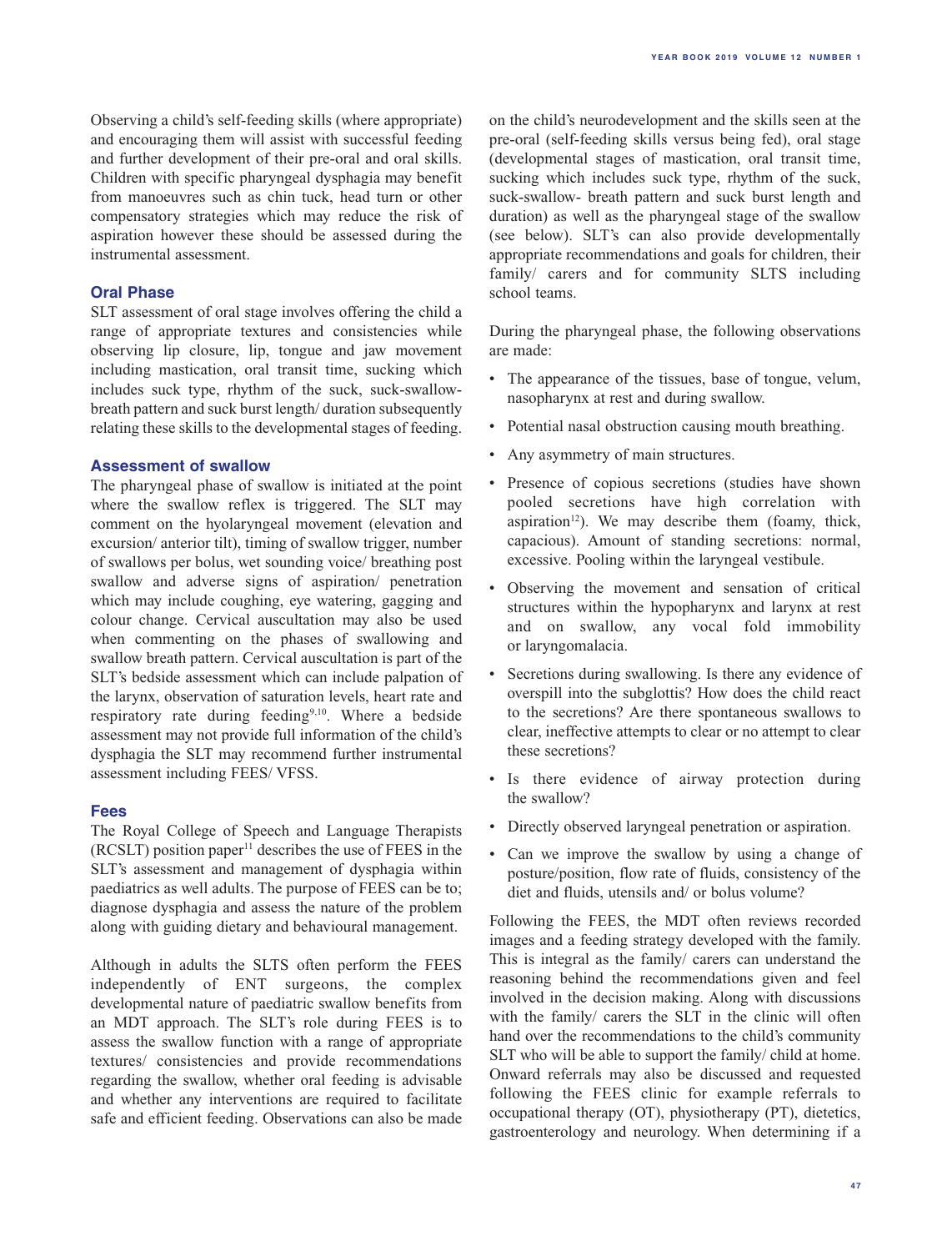child is suitable for FEES a joint discussion with ENT/ SLT/parent/carers will occur and may include all or some of the following: some/ all of the wider range of medical teams involved with the child, the nursing team looking after the child, paediatricians, respiratory teams and cardiac teams. The parent is prepared as best as possible and is given the option to preferably stay or alternatively leave the room for the period of the assessment.

## **Strengths for using FEES within our clinical setting (inpatient and outpatient):**

FEES allows the child to be assessed in a number of settings such as inpatient wards or outpatient clinics. FEES can be used safely and reliably when assessing laryngeal and pharyngeal aspiration in NICU infants (38 weeks+ gestational age)13. FEES enables assessment of very young children and neonates in a more natural position such as the parents arms, whilst breastfeeding, with which there is no other instrumental assessment of swallows that exists for this population $14$ . Unlike with VFSS there is no "screening" time constraint with a FEES assessment that has proven helpful in determining issues that may be evident during the middle or end of a feed.

## **VFSS versus FEES**

FEES is a very effective investigation that can be used in the inpatient and outpatient setting to provide useful advice regarding swallow. Its main limitations are that in our experience some children often age 2-7 find it difficult to tolerate and it does not examine the oesophageal phase of swallow15. VFSS examines all 4 phases of swallow and can be used to detect reflux and site of aspiration. VFSS however involves ionising radiation exposure therefore there are screening time constraints and repeated tests are restricted. In complex patients however, FEES and VFSS are complementary.

The following case is used to highlight the integral role the SLT has within the FEES assessment along with the repeatability and flexibility of the FEES assessment itself.

### **Case Study:**

A 6 week-old baby girl was referred from the local ENT team to the tertiary children's hospital ENT clinic with a history of stridor post-bottle feeding, poor weight gain and nasogastric (NG) feeding. The differential diagnosis given was reflux, laryngomalacia, low tone or an underlying laryngeal cleft. There was no SLT involvement noted. Her past medical history included; term birth, 22q duplication, hypotonic, stridor, poor feeding and failure to thrive.

Her initial examination was unremarkable however laryngeal cleft could not be excluded on fibreoptic nasolaryngoscopy alone. She was commenced on antireflux medication, referred to a dietician with a plan for follow up by community SLT.

On review a month later, community SLT had advised pacing with bottles and to use the NG tube when she was not managing full amounts, coughing, spluttering, increased work of breathing, turning head away or getting fatigued. ENT referred to the joint ENT/SLT clinic for follow up.

During joint ENT/SLT initial clinic at age four months, parents reported that she has had four episodes of "bronchiolitis" but had been slowly continuing with bottles (with pacing), NG top ups and tasters of apple puree.

On FEES examination stertor was noted and the uvula was sucking in posteriorly to posterior pharyngeal wall. No vocal cord palsy or obvious stridor was detected. Increased secretions were noted at valleculae and pyriform fossa, frank aspiration seen with milk from the fast flow bottle (unable to trial slower flow teat due to reduced oral strength). No frank aspiration seen with apple puree from weaning spoon therefore recommended:

- NBM for milk (all via NG tube)
- IDDSI (international dysphagia diet standardisation initiative) level 4 (pureed)16 tasters to develop oral skills
- SLT suggested review of supportive seating by OT's
- Handover to community SLT service for ongoing therapy for hands to mouth play and oral skill development

At Joint ENT/SLT follow up clinic two months later (aged six months old) parents report that she has been managing her purees "very well" with improved head control, and now has supportive seating from OT. On going chest infections could be related to 22q immunodeficiency but chest x-ray showed right upper lobe shadowing suggesting possible aspiration (intra-swallow) or reflux. VFSS is now planned if the chest does not improve. Repeat FEES showed fatigue following IDDSI level 4 testing therefore not assessed with fluids. IDDSI level 4 revealed appropriate base of tongue movement and pharyngeal wall contraction, vocal cords normal, some nasal secretions noted however cleared on swallow, appropriate swallow trigger with IDDSI level 4 diet with no residue, no aspiration or penetration. Recommendations for her:

- Continue to promote oral intake of IDDSI level 4
- Referral back to her paediatrician for review of immunodeficiency